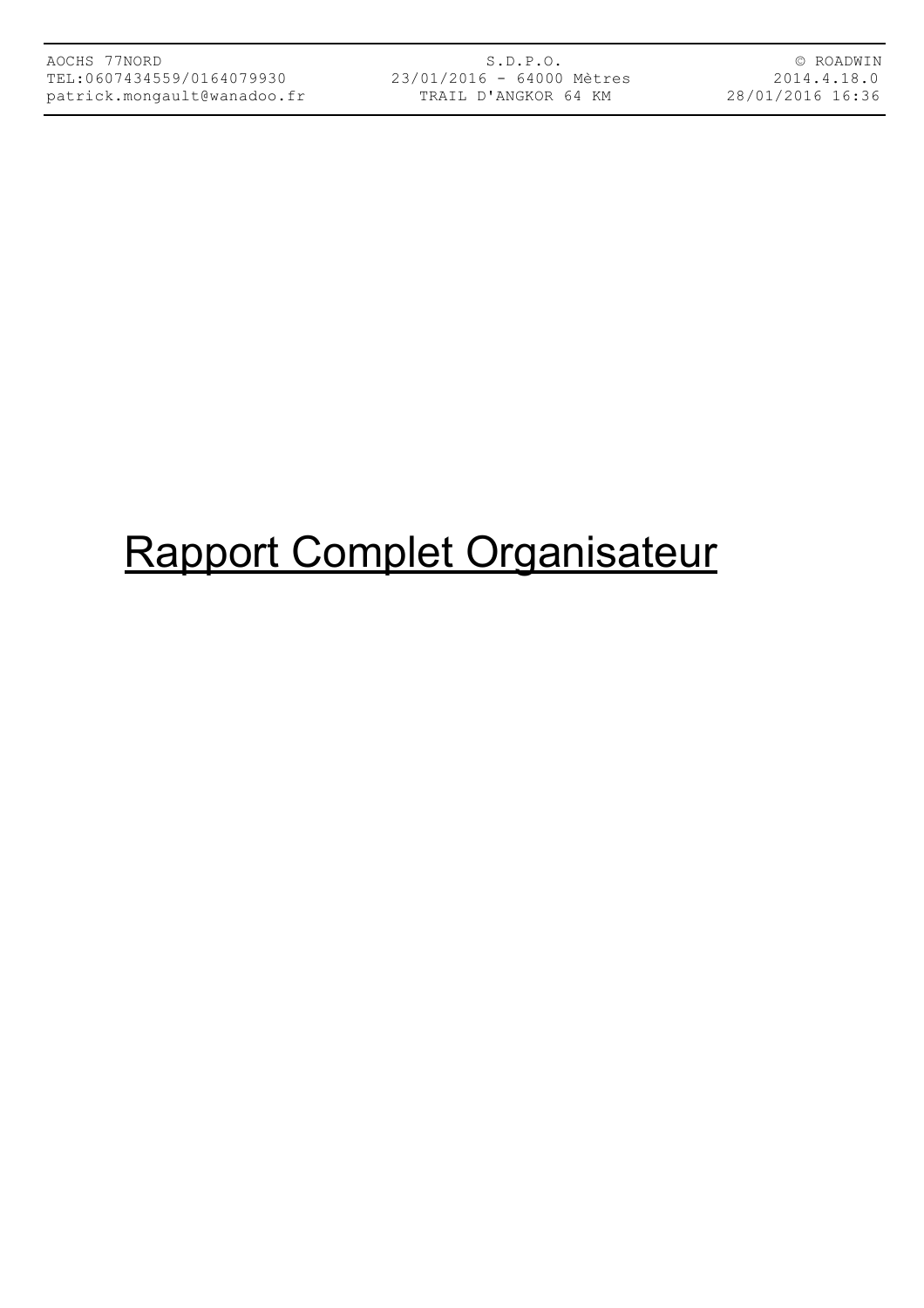S.D.P.O. 23/01/2016 - 64000 Mètres TRAIL D'ANGKOR 64 KM

© ROADWIN 2014.4.18.0 28/01/2016 16:36

### Liste des Inscrits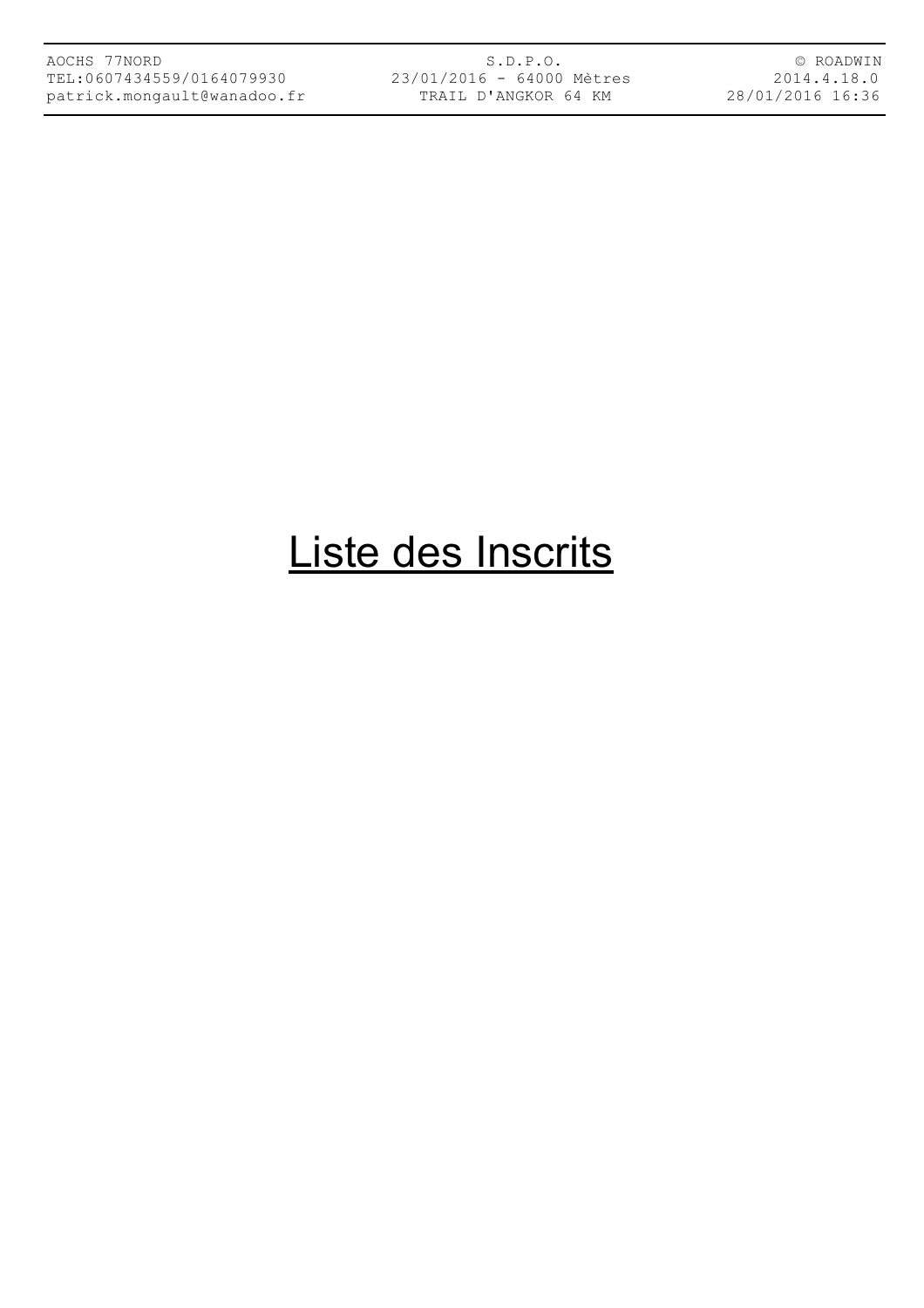| patrick.mongault@wanadoo.fr |                                                                                                                                                                                                                                        |                                        |            | TRAIL D'ANGKOR 64 KM |                                                                                                                                                                                                                                                                                                                                                                                                                                                                                                                                                                                       |       |                         | 28/01/2016 16:36 |
|-----------------------------|----------------------------------------------------------------------------------------------------------------------------------------------------------------------------------------------------------------------------------------|----------------------------------------|------------|----------------------|---------------------------------------------------------------------------------------------------------------------------------------------------------------------------------------------------------------------------------------------------------------------------------------------------------------------------------------------------------------------------------------------------------------------------------------------------------------------------------------------------------------------------------------------------------------------------------------|-------|-------------------------|------------------|
|                             | Liste des 94 coureurs Inscrits -CAT=* -LIC=* -CLU=                                                                                                                                                                                     |                                        |            |                      |                                                                                                                                                                                                                                                                                                                                                                                                                                                                                                                                                                                       |       |                         | Page 1           |
|                             | Dossard Cd Licence Nom Prénom                                                                                                                                                                                                          |                                        |            | * Nai Cat Club       |                                                                                                                                                                                                                                                                                                                                                                                                                                                                                                                                                                                       | Ligue |                         | Nat              |
| 5                           | PEORO-ROLLY FRANCIS M82 SEM NL                                                                                                                                                                                                         |                                        |            |                      |                                                                                                                                                                                                                                                                                                                                                                                                                                                                                                                                                                                       |       |                         | PHI              |
| 8                           |                                                                                                                                                                                                                                        |                                        |            |                      |                                                                                                                                                                                                                                                                                                                                                                                                                                                                                                                                                                                       |       |                         | FRA              |
| 10                          | FEYEREISEN ESTELLE F73 V1F NL BOURBEAU VERONIQUE F73 V1F NL                                                                                                                                                                            |                                        |            |                      |                                                                                                                                                                                                                                                                                                                                                                                                                                                                                                                                                                                       |       |                         | CAN              |
| 12                          | WERDELING JACQUELINE F63 V2F NL                                                                                                                                                                                                        |                                        |            |                      |                                                                                                                                                                                                                                                                                                                                                                                                                                                                                                                                                                                       |       |                         | AUS              |
| 13                          | AMY KHOR                                                                                                                                                                                                                               |                                        | F74 V1F NL |                      |                                                                                                                                                                                                                                                                                                                                                                                                                                                                                                                                                                                       |       |                         | SIN              |
| 14                          | XUE DAN                                                                                                                                                                                                                                | M86                                    | SEM NL     |                      |                                                                                                                                                                                                                                                                                                                                                                                                                                                                                                                                                                                       |       |                         | CHN              |
| 16                          | ISHIDA GAKU                                                                                                                                                                                                                            |                                        | M77 SEM NL |                      |                                                                                                                                                                                                                                                                                                                                                                                                                                                                                                                                                                                       |       |                         | $\texttt{SIN}$   |
| 17                          | YINGJIE CHEN                                                                                                                                                                                                                           |                                        | M78 SEM NL |                      |                                                                                                                                                                                                                                                                                                                                                                                                                                                                                                                                                                                       |       |                         | $\mathtt{CHN}$   |
| 18                          | ADNAN OMAR-MOHAMAD                                                                                                                                                                                                                     | M78 SEM NL                             |            |                      |                                                                                                                                                                                                                                                                                                                                                                                                                                                                                                                                                                                       |       |                         | BRU              |
| 19                          | ADNAN OMAR-MOHAMAD M1/5 SEM NL BOURGUIGNON MATTHIEU M79 SEM NL                                                                                                                                                                         |                                        |            |                      |                                                                                                                                                                                                                                                                                                                                                                                                                                                                                                                                                                                       |       |                         | FRA              |
| 22                          | SANTI FREDERIC                                                                                                                                                                                                                         | M81 SEM NL                             |            |                      |                                                                                                                                                                                                                                                                                                                                                                                                                                                                                                                                                                                       |       |                         | FRA              |
| 23                          | SOULAYROL BENEDICTE                                                                                                                                                                                                                    |                                        |            |                      |                                                                                                                                                                                                                                                                                                                                                                                                                                                                                                                                                                                       |       |                         | ${\rm FRA}$      |
| 26                          |                                                                                                                                                                                                                                        | F67 V1F NL<br>M27 SEM YT<br>M87 SEM NL |            |                      |                                                                                                                                                                                                                                                                                                                                                                                                                                                                                                                                                                                       |       |                         |                  |
|                             | GUILLIER NICOLAS                                                                                                                                                                                                                       |                                        |            |                      |                                                                                                                                                                                                                                                                                                                                                                                                                                                                                                                                                                                       |       |                         | SIN              |
| 27                          | MOOG ANTOINE                                                                                                                                                                                                                           | M89 SEM NL                             |            |                      |                                                                                                                                                                                                                                                                                                                                                                                                                                                                                                                                                                                       |       |                         | SIN              |
| 29                          | LIU JIE                                                                                                                                                                                                                                | M81 SEM NL                             |            |                      |                                                                                                                                                                                                                                                                                                                                                                                                                                                                                                                                                                                       |       |                         | CHN              |
| 31                          | THE SERVICE TRANSPORTED THE SERVAL PROPERTY OF THE CALINES OF THE SERVAL OF THE SERVAL OF THE SERVAL OF THE SERVAL OF THE SERVAL OF THE SERVAL OF THE SERVAL OF THE SERVAL OF THE SERVAL OF THE SERVAL OF THE SERVAL OF THE SE         |                                        |            |                      |                                                                                                                                                                                                                                                                                                                                                                                                                                                                                                                                                                                       |       |                         | PHI              |
| 32                          | CALUNSOD MIKE                                                                                                                                                                                                                          | M78 SEM NL                             |            |                      |                                                                                                                                                                                                                                                                                                                                                                                                                                                                                                                                                                                       |       |                         | FRA              |
| 37                          | BEN-AMARA CHOUKRI M71 V1M NL                                                                                                                                                                                                           |                                        |            |                      |                                                                                                                                                                                                                                                                                                                                                                                                                                                                                                                                                                                       |       |                         | FRA              |
| 39                          | CHENHU CUI                                                                                                                                                                                                                             | M74 V1M NL                             |            |                      |                                                                                                                                                                                                                                                                                                                                                                                                                                                                                                                                                                                       |       |                         | $\mathtt{CHN}$   |
| 40                          | BERRY RICHARD                                                                                                                                                                                                                          | M75 V1M NL                             |            |                      |                                                                                                                                                                                                                                                                                                                                                                                                                                                                                                                                                                                       |       |                         | FRA              |
| 41                          | THEVENOT YANNICK                                                                                                                                                                                                                       | M75 V1M NL                             |            |                      |                                                                                                                                                                                                                                                                                                                                                                                                                                                                                                                                                                                       |       |                         | FRA              |
| 47                          | ZWIERLEIN ROB                                                                                                                                                                                                                          | M63 V2M NL                             |            |                      |                                                                                                                                                                                                                                                                                                                                                                                                                                                                                                                                                                                       |       |                         | AUS              |
| 50                          | EGGERT BJORN                                                                                                                                                                                                                           | M65 V2M NL                             |            |                      |                                                                                                                                                                                                                                                                                                                                                                                                                                                                                                                                                                                       |       |                         | ${\tt GER}$      |
| 53                          | SHIGENORI YAMADA M55 V3M NL                                                                                                                                                                                                            |                                        |            |                      |                                                                                                                                                                                                                                                                                                                                                                                                                                                                                                                                                                                       |       |                         | JPN              |
| 54                          | LEPORINI PAUL-LOUIS M56 V3M NL                                                                                                                                                                                                         |                                        |            |                      |                                                                                                                                                                                                                                                                                                                                                                                                                                                                                                                                                                                       |       |                         | FRA              |
| 56                          | XU GUANGHONG                                                                                                                                                                                                                           | M68 V1M NL                             |            |                      |                                                                                                                                                                                                                                                                                                                                                                                                                                                                                                                                                                                       |       |                         | $\mathtt{CHN}$   |
| 61                          | DROSSOU PAUL                                                                                                                                                                                                                           | M64 V2M NL                             |            |                      |                                                                                                                                                                                                                                                                                                                                                                                                                                                                                                                                                                                       |       |                         | AUS              |
| 63                          | MENG AZI                                                                                                                                                                                                                               |                                        |            |                      |                                                                                                                                                                                                                                                                                                                                                                                                                                                                                                                                                                                       |       |                         | $\rm CHN$        |
| 64                          | LENNARTZ MARCEL                                                                                                                                                                                                                        | M71 V1M NL<br>M71 V1M NL               |            |                      |                                                                                                                                                                                                                                                                                                                                                                                                                                                                                                                                                                                       |       |                         |                  |
| 80                          | DANNY ALICE                                                                                                                                                                                                                            | F81 SEF NL                             |            |                      |                                                                                                                                                                                                                                                                                                                                                                                                                                                                                                                                                                                       |       |                         | MAS              |
| 81                          | YAN MULY                                                                                                                                                                                                                               |                                        |            | F83 SEF HEROES       |                                                                                                                                                                                                                                                                                                                                                                                                                                                                                                                                                                                       |       |                         | FRA              |
| 82                          | WONG HUI                                                                                                                                                                                                                               | F84 SEF NL                             |            |                      |                                                                                                                                                                                                                                                                                                                                                                                                                                                                                                                                                                                       |       |                         | MAS              |
| 83                          | VOSCH KATHRYN                                                                                                                                                                                                                          |                                        | F86 SEF NL |                      |                                                                                                                                                                                                                                                                                                                                                                                                                                                                                                                                                                                       |       |                         | AUS              |
| 84                          | ZHOU HUAN                                                                                                                                                                                                                              |                                        | F88 SEF NL |                      |                                                                                                                                                                                                                                                                                                                                                                                                                                                                                                                                                                                       |       |                         | CHN              |
| 85                          | AWANG-MAHMUD-NUR AINUL H F90 SEF NL                                                                                                                                                                                                    |                                        |            |                      |                                                                                                                                                                                                                                                                                                                                                                                                                                                                                                                                                                                       |       |                         | BRU              |
| 86                          | LAGMOUCH SABRIA                                                                                                                                                                                                                        |                                        |            | F81 SEF HEROES       |                                                                                                                                                                                                                                                                                                                                                                                                                                                                                                                                                                                       |       |                         | FRA              |
| 88                          | JAMES MARK                                                                                                                                                                                                                             | M82 SEM NL                             |            |                      |                                                                                                                                                                                                                                                                                                                                                                                                                                                                                                                                                                                       |       |                         | NZL              |
| 89                          | VAUDRAN PIERRE                                                                                                                                                                                                                         | M84                                    | SEM NL     |                      |                                                                                                                                                                                                                                                                                                                                                                                                                                                                                                                                                                                       |       |                         | FRA              |
| 90                          | DONGHAN LI                                                                                                                                                                                                                             | M84 SEM NL                             |            |                      |                                                                                                                                                                                                                                                                                                                                                                                                                                                                                                                                                                                       |       |                         | $\mathtt{CHN}$   |
| 91                          |                                                                                                                                                                                                                                        |                                        |            |                      | $\begin{array}{c} \begin{array}{c} \begin{array}{c} \begin{array}{c} \end{array}\\ \begin{array}{c} \end{array}\\ \begin{array}{c} \end{array}\\ \begin{array}{c} \end{array}\\ \begin{array}{c} \end{array}\\ \begin{array}{c} \end{array}\\ \begin{array}{c} \end{array}\\ \begin{array}{c} \end{array}\\ \begin{array}{c} \end{array}\\ \begin{array}{c} \end{array}\\ \begin{array}{c} \end{array}\\ \begin{array}{c} \end{array}\\ \begin{array}{c} \end{array}\\ \begin{array}{c} \end{array}\\ \begin{array}{c} \end{array}\\ \begin{array}{c} \end{array}\\ \begin{array}{c}$ |       |                         | SUI              |
| 92                          |                                                                                                                                                                                                                                        |                                        |            |                      |                                                                                                                                                                                                                                                                                                                                                                                                                                                                                                                                                                                       |       |                         | BRU              |
| 93                          | REZZONICO GREGOIRE M93 SEM NL<br>AMIRUL-ASNA MOHAMED M89 SEM NL<br>BALME CLEMENT M78 SEM NL<br>BARBA ROMAIN M79 SEM NL                                                                                                                 |                                        |            |                      |                                                                                                                                                                                                                                                                                                                                                                                                                                                                                                                                                                                       |       |                         |                  |
| 94                          |                                                                                                                                                                                                                                        |                                        |            |                      |                                                                                                                                                                                                                                                                                                                                                                                                                                                                                                                                                                                       |       |                         | FRA              |
|                             |                                                                                                                                                                                                                                        |                                        |            |                      |                                                                                                                                                                                                                                                                                                                                                                                                                                                                                                                                                                                       |       |                         | FRA              |
| 95                          | CANTOMERLE SYLVAIN M83 SEM NL                                                                                                                                                                                                          |                                        |            |                      |                                                                                                                                                                                                                                                                                                                                                                                                                                                                                                                                                                                       |       |                         | FRA              |
| 96                          |                                                                                                                                                                                                                                        |                                        |            |                      |                                                                                                                                                                                                                                                                                                                                                                                                                                                                                                                                                                                       |       |                         | FRA              |
| 97                          | ESTEOULE-BADO CATHERINE F69 V1F NL                                                                                                                                                                                                     |                                        |            |                      |                                                                                                                                                                                                                                                                                                                                                                                                                                                                                                                                                                                       |       |                         | FRA              |
|                             | 98 CHUI-LANG ONG F70 VIF NL (SIN SIN<br>99 KHNG-HWEE HOON F72 VIF NL (SIN SIN<br>101 E.BERNARDO VENUS F74 VIF NL (BIN SIN<br>103 1826137 BELABDI BERNARD M67 VIM PAYS BASQUE ATHLETISME* AQU/064043 FRA<br>104 ESTEOULE-BADO LAURENT M |                                        |            |                      |                                                                                                                                                                                                                                                                                                                                                                                                                                                                                                                                                                                       |       |                         |                  |
|                             |                                                                                                                                                                                                                                        |                                        |            |                      |                                                                                                                                                                                                                                                                                                                                                                                                                                                                                                                                                                                       |       |                         |                  |
|                             |                                                                                                                                                                                                                                        |                                        |            |                      |                                                                                                                                                                                                                                                                                                                                                                                                                                                                                                                                                                                       |       |                         |                  |
|                             |                                                                                                                                                                                                                                        |                                        |            |                      |                                                                                                                                                                                                                                                                                                                                                                                                                                                                                                                                                                                       |       |                         |                  |
|                             |                                                                                                                                                                                                                                        |                                        |            |                      |                                                                                                                                                                                                                                                                                                                                                                                                                                                                                                                                                                                       |       |                         |                  |
|                             |                                                                                                                                                                                                                                        |                                        |            |                      |                                                                                                                                                                                                                                                                                                                                                                                                                                                                                                                                                                                       |       |                         |                  |
| 106                         | BEAUDOIN MARC M72 V1M NL                                                                                                                                                                                                               |                                        |            |                      |                                                                                                                                                                                                                                                                                                                                                                                                                                                                                                                                                                                       |       |                         |                  |
| 107                         | QUATREPOINT JEAN-CHARLES M74 V1M NL                                                                                                                                                                                                    |                                        |            |                      |                                                                                                                                                                                                                                                                                                                                                                                                                                                                                                                                                                                       |       |                         |                  |
| 108                         | TAKAHIKO MIYASA M75 V1M NL                                                                                                                                                                                                             |                                        |            |                      |                                                                                                                                                                                                                                                                                                                                                                                                                                                                                                                                                                                       |       |                         |                  |
| 109                         | TRAN NGOC LOI M75 V1M NL                                                                                                                                                                                                               |                                        |            |                      |                                                                                                                                                                                                                                                                                                                                                                                                                                                                                                                                                                                       |       |                         |                  |
| 110                         |                                                                                                                                                                                                                                        |                                        |            |                      |                                                                                                                                                                                                                                                                                                                                                                                                                                                                                                                                                                                       |       |                         |                  |
| 111                         |                                                                                                                                                                                                                                        |                                        |            |                      |                                                                                                                                                                                                                                                                                                                                                                                                                                                                                                                                                                                       |       |                         |                  |
| 112                         |                                                                                                                                                                                                                                        |                                        |            |                      |                                                                                                                                                                                                                                                                                                                                                                                                                                                                                                                                                                                       |       |                         |                  |
| 113                         |                                                                                                                                                                                                                                        |                                        |            |                      |                                                                                                                                                                                                                                                                                                                                                                                                                                                                                                                                                                                       |       |                         |                  |
| 114                         |                                                                                                                                                                                                                                        |                                        |            |                      |                                                                                                                                                                                                                                                                                                                                                                                                                                                                                                                                                                                       |       |                         |                  |
| 115                         |                                                                                                                                                                                                                                        |                                        |            |                      |                                                                                                                                                                                                                                                                                                                                                                                                                                                                                                                                                                                       |       |                         |                  |
| 116                         |                                                                                                                                                                                                                                        |                                        |            |                      |                                                                                                                                                                                                                                                                                                                                                                                                                                                                                                                                                                                       |       |                         |                  |
| 117                         |                                                                                                                                                                                                                                        |                                        |            |                      |                                                                                                                                                                                                                                                                                                                                                                                                                                                                                                                                                                                       |       |                         |                  |
| 118                         |                                                                                                                                                                                                                                        |                                        |            |                      |                                                                                                                                                                                                                                                                                                                                                                                                                                                                                                                                                                                       |       |                         |                  |
|                             | 119 1676021 JAEGY PHILIPPE * M61 V2M URBAN RUNNING LE CLUB 1-F/075165 FRA                                                                                                                                                              |                                        |            |                      |                                                                                                                                                                                                                                                                                                                                                                                                                                                                                                                                                                                       |       |                         |                  |
| 120                         | BIARD ERIC M64 V2M NL                                                                                                                                                                                                                  |                                        |            |                      |                                                                                                                                                                                                                                                                                                                                                                                                                                                                                                                                                                                       |       | л (Диним и област 1981) |                  |

S.D.P.O. 23/01/2016 - 64000 Mètres

AOCHS 77NORD

TEL:0607434559/0164079930

© ROADWIN 2014.4.18.0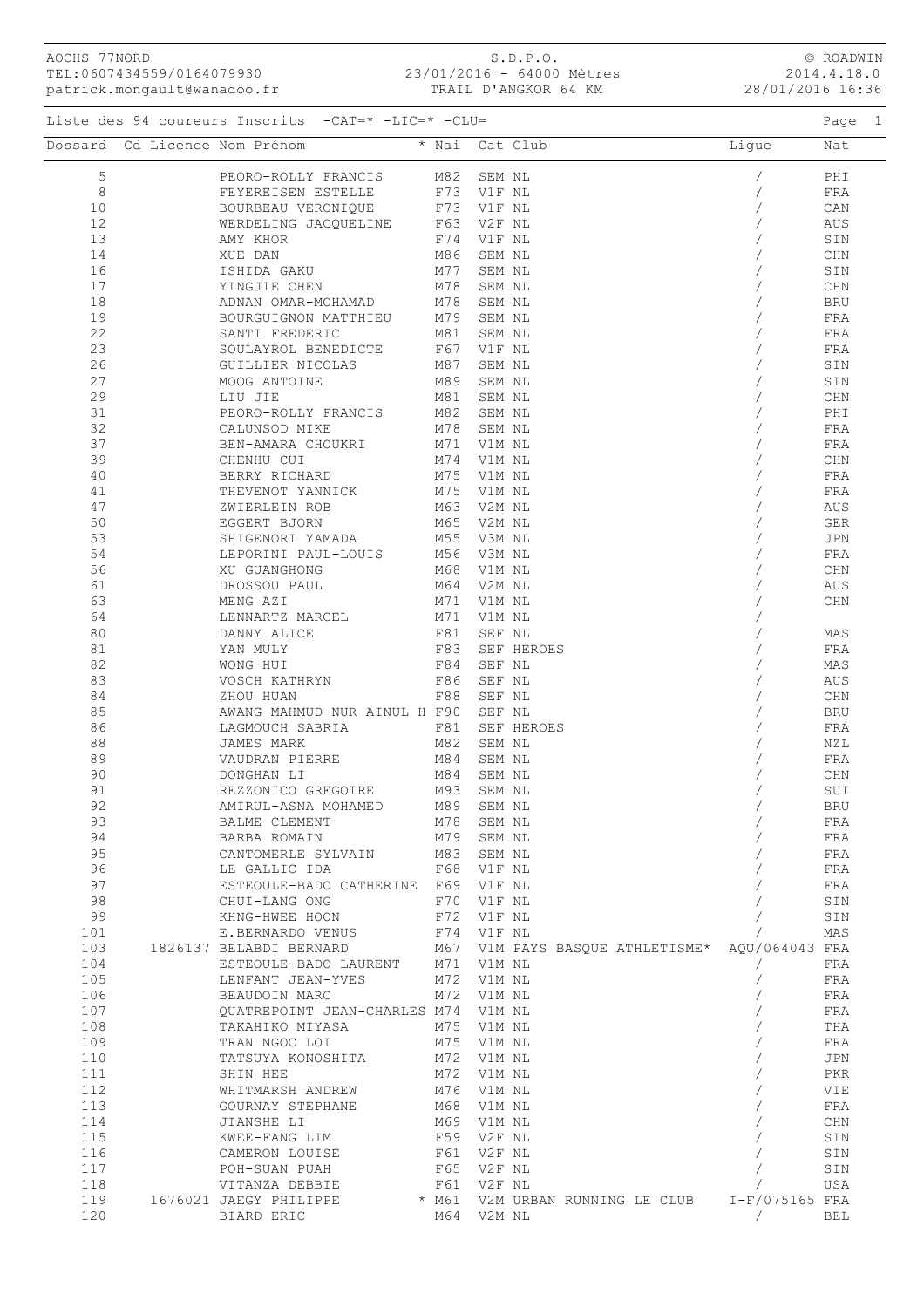| AOCHS 77NORD | TEL:0607434559/0164079930<br>patrick.mongault@wanadoo.fr |                                                    |         | S.D.P.O.<br>23/01/2016 - 64000 Mètres<br>TRAIL D'ANGKOR 64 KM |       | 28/01/2016 16:36 | © ROADWIN<br>2014.4.18.0 |  |
|--------------|----------------------------------------------------------|----------------------------------------------------|---------|---------------------------------------------------------------|-------|------------------|--------------------------|--|
|              |                                                          | Liste des 94 coureurs Inscrits -CAT=* -LIC=* -CLU= |         |                                                               |       |                  | Page 2                   |  |
|              | Dossard Cd Licence Nom Prénom                            |                                                    | * Nai   | Cat Club                                                      | Lique |                  | Nat                      |  |
| 121          |                                                          | LE GALLIC JACQUES                                  | M66     | V2M NL                                                        |       |                  | FRA                      |  |
| 122          |                                                          | BALLAND BRETT                                      | M53     | V3M NL                                                        |       |                  | <b>USA</b>               |  |
| 123          |                                                          | DEFOND YANN                                        | M79     | SEM NL                                                        |       |                  | FRA                      |  |
| 124          |                                                          | CHEN CHENG                                         | F86     | SEF NL                                                        |       |                  | CHN                      |  |
| 125          |                                                          | CHIGOME CEDRIC                                     | M82     | SEM NL                                                        |       |                  | <b>RSA</b>               |  |
| 126          |                                                          | RENAULT FLORIAN                                    | M87     | SEM NL                                                        |       |                  | FRA                      |  |
| 127          |                                                          | MORRISON DAVID                                     | M91     | SEM NL                                                        |       |                  | USA                      |  |
| 128          |                                                          | NELSON SHERRI                                      | F71     | V1F NL                                                        |       |                  | USA                      |  |
| 129          |                                                          | BROOKS RUSSEL                                      | M67     | V1M NL                                                        |       |                  | <b>GBR</b>               |  |
| 130          |                                                          | WHEELER ROBERT                                     | M89     | SEM NL                                                        |       |                  | <b>USA</b>               |  |
| 131          |                                                          | YEW-WEI-YING RICHARD ART M64                       |         | V2M NL                                                        |       |                  | SIN                      |  |
| 132          |                                                          | CHHUN CHANTHY                                      | F94     | ESF NL                                                        |       |                  | CAM                      |  |
| 133          |                                                          | KAO VANNARIN                                       | M58     | V2M NL                                                        |       |                  | CAM                      |  |
| 134          |                                                          | LINYAN TAN                                         | F81     | SEF NL                                                        |       |                  | CHN                      |  |
| 135          |                                                          | JUAN HUAN DIAO                                     | M71     | V1M NL                                                        |       |                  | CHN                      |  |
| 136          |                                                          | TOWLE CHRISTOPHER                                  | M79     | SEM NL                                                        |       |                  |                          |  |
| 137          |                                                          | POISOT PATRICK                                     | M65     | V2M NL                                                        |       |                  | FRA                      |  |
| 138          |                                                          | GLET-CHOUCROUN MICHELE                             | F67     | V1F NL                                                        |       |                  | FRA                      |  |
| 139          |                                                          | JIAN HUA LU                                        | M66     | V2M NL                                                        |       |                  | <b>CHN</b>               |  |
| 140          |                                                          | CAMERON STEPHANIE                                  | F80     | SEF NL                                                        |       |                  | CAN                      |  |
| 141          |                                                          | HANNO STAMM                                        | M65     | V2M NL                                                        |       |                  |                          |  |
| 142          |                                                          | HAIMILL JILL                                       | F82     | SEF NL                                                        |       |                  | IRL                      |  |
| 143          |                                                          | CORRAL ANNE-CLAIRE                                 | F86     | SEF NL                                                        |       |                  | FRA                      |  |
| 144          |                                                          | 1737645 BIROT JEAN-GUILLAUME                       | $*$ M67 | V1M XRUN CLUB                                                 |       | $I-F/092125$ FRA |                          |  |
| 145          |                                                          | <b>JARNY HELYETTE</b>                              | F84     | SEF NL                                                        |       |                  | SIN                      |  |

 146 CLIFFORD SEAN M77 SEM NL / 147 KOBNGERN PRMPALAD F76 V1F NL /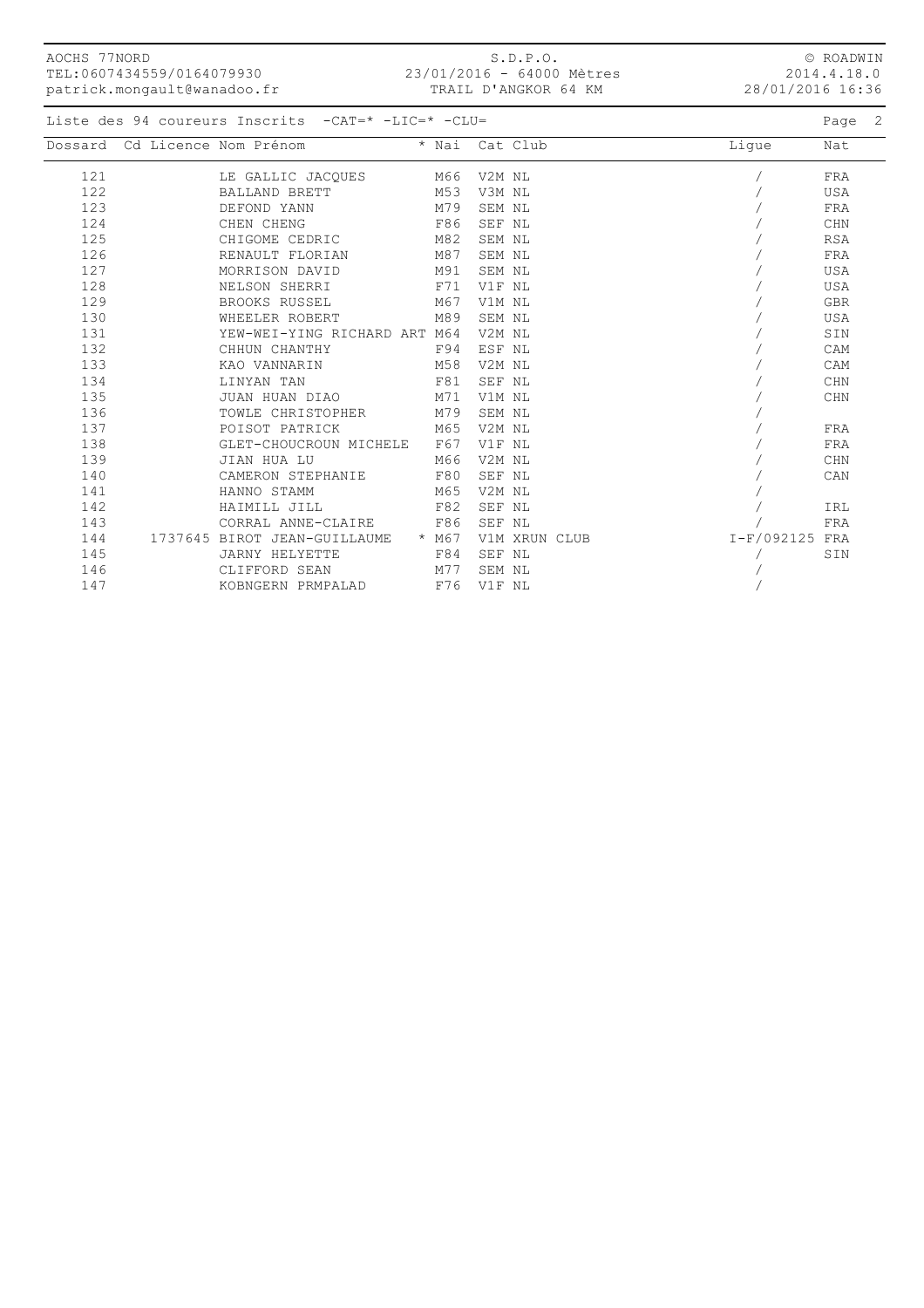S.D.P.O. 23/01/2016 - 64000 Mètres TRAIL D'ANGKOR 64 KM

© ROADWIN 2014.4.18.0 28/01/2016 16:36

# Classement Scratch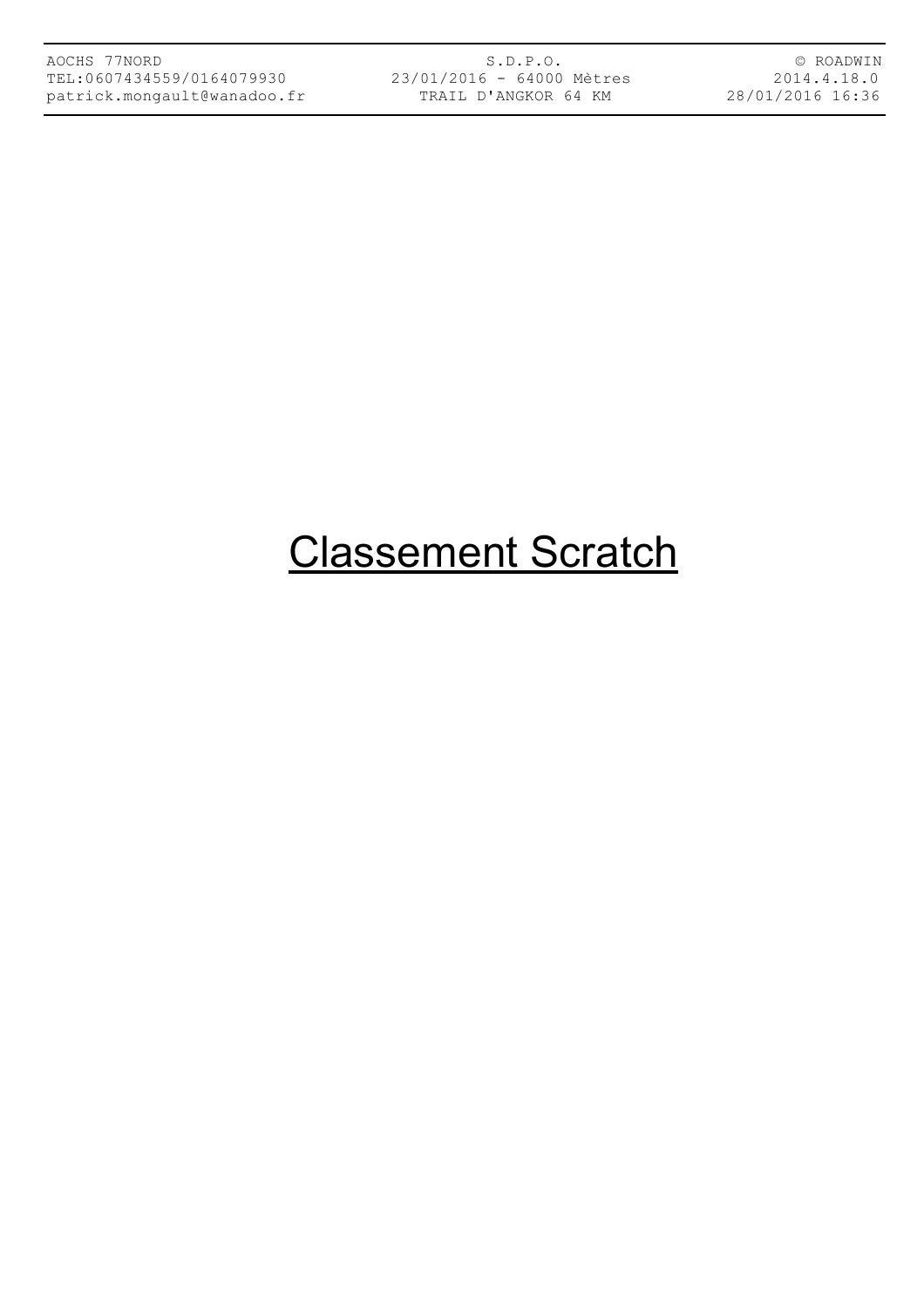S.D.P.O. 23/01/2016 - 64000 Mètres TRAIL D'ANGKOR 64 KM

© ROADWIN 2014.4.18.0 28/01/2016 16:36

CLST INDIVIDUEL -CAT=\* -LIC=\* -CLU= Page 1

|    | Plac Nom Prénom            | * Club                  | Temps    | Km/h   | Licence        |     |               |                      | Dos Nat Cat Pcat                  |
|----|----------------------------|-------------------------|----------|--------|----------------|-----|---------------|----------------------|-----------------------------------|
|    | 1 HAIMILL Jill             | N <sub>L</sub>          | 06:29:02 | 09,87  |                |     | $142$ IRL SEF |                      | >>>1                              |
|    | 2 REZZONICO Gregoire       | NL                      | 06:42:36 | 09,54  |                |     |               |                      | $91$ SUI SEM >>>1                 |
| 3  | DEFOND Yann                | NL                      | 06:59:55 | 09, 14 |                |     | $123$ FRA     |                      | $SEM$ >> 2                        |
| 4  | BOURGUIGNON Matthieu       | ΝL                      | 07:06:45 | 09,00  |                |     | $19$ $FRA$    | SEM                  | $\overline{\mathbf{3}}$<br>>      |
| 5  | ZWIERLEIN Rob              | NL                      | 07:13:44 | 08,85  |                |     | $47$ AUS      |                      | $V2M$ $>>$ $1$                    |
| 6  | <b>WHEELER</b> Robert      | NL                      | 07:17:38 | 08,77  |                |     | $130$ USA     | SEM                  | 4                                 |
| 7  | POISOT Patrick             | ΝL                      | 07:34:23 | 08,45  |                |     | $137$ FRA     |                      | $V2M \geq 2$                      |
| 8  | CLIFFORD Sean              | ΝL                      | 07:49:37 | 08, 18 |                | 146 |               | SEM                  | 5                                 |
| 9  | GOURNAY Stephane           | ΝL                      | 08:00:10 | 08,00  |                |     | $113$ $FRA$   | V1M                  | >>>1                              |
| 10 | WHITMARSH Andrew           | ΝL                      | 08:02:03 | 07,97  |                |     | $112$ VIE     | V1M                  | >> 2                              |
|    | 11 DROSSOU Paul            | NL                      | 08:42:16 | 07, 35 |                |     | $61$ AUS      | V2M                  | $\overline{\mathbf{3}}$<br>$\geq$ |
|    | 12 MORRISON David          | NL                      | 08:43:35 | 07, 33 |                |     | $127$ USA     | SEM                  | 6                                 |
| 13 | VOSCH Kathryn              | ΝL                      | 08:44:11 | 07, 33 |                |     | $83$ AUS      | SEF                  | >> 2                              |
| 14 | VAUDRAN Pierre             | ΝL                      | 08:46:33 | 07,29  |                |     | $89$ FRA      | SEM                  | 7                                 |
| 15 | CHEN Cheng                 | ΝL                      | 08:50:49 | 07, 23 |                |     | $124$ CHN     | SEF                  | $\mathfrak{Z}$                    |
| 16 | LENFANT Jean-yves          | $\rm NL$                | 08:50:54 | 07, 23 |                |     | $105$ FRA     | V1M                  | 3                                 |
| 17 | BROOKS Russel              | ΝL                      | 08:52:42 | 07, 21 |                |     | $129$ GBR     | V1M                  | $\overline{4}$                    |
| 18 | NELSON Sherri              | ΝL                      | 09:02:42 | 07,08  |                |     | $128$ USA     | V1F                  | >>>1                              |
| 19 | JARNY Helyette             | ΝL                      | 09:09:34 | 06,99  |                |     | $145$ SIN     | <b>SEF</b>           | 4                                 |
| 20 | GUILLIER Nicolas           | ΝL                      | 09:09:57 | 06,98  |                |     | $26$ SIN      | SEM                  | 8                                 |
| 21 | MOOG Antoine               | NL                      | 09:09:57 | 06,98  |                |     | $27$ $SIN$    | SEM                  | 9                                 |
| 22 | QUATREPOINT Jean-charles   | NL                      | 09:15:55 | 06, 91 |                |     | $107$ FRA     | V1M                  | 5                                 |
| 23 | KHNG-HWEE Hoon             | ΝL                      | 09:21:02 | 06,84  |                |     | $99$ $SIN$    | V1F                  | >> 2                              |
| 24 | CAMERON Stephanie          | ΝL                      | 09:44:00 | 06,58  |                |     | $140$ CAN     | <b>SEF</b>           | 5                                 |
| 25 | CANTOMERLE Sylvain         | N <sub>L</sub>          | 09:46:36 | 06,55  |                |     | $95$ FRA      | SEM                  | 10                                |
| 26 | BALME Clement              | NL                      | 09:46:37 | 06,55  |                |     | $93$ FRA      | SEM                  | 11                                |
| 27 | LIU Jie                    | ΝL                      | 09:50:19 | 06,50  |                |     | $29$ CHN      | SEM                  | 12                                |
| 28 | EGGERT Bjorn               | ΝL                      | 09:52:53 | 06,48  |                |     | $50$ GER      | V2M                  | 4                                 |
| 29 | POH-SUAN Puah              | ΝL                      | 10:03:52 | 06, 36 |                |     | $117$ SIN     | V2F                  | >>>1                              |
| 30 | BELABDI Bernard            | PAYS BASQUE ATHLETISME* | 10:04:18 |        | 06, 35 1826137 |     | $103$ FRA     | V1M                  | 6                                 |
| 31 | ESTEOULE-BADO Laurent      | NL                      | 10:11:53 | 06, 28 |                |     | $104$ FRA     | V1M                  | $7\phantom{.0}$                   |
|    | 32 VITANZA Debbie          | NL                      | 10:13:18 | 06, 26 |                |     | $118$ USA     | V2F                  | >> 2                              |
| 33 | TOWLE Christopher          | ΝL                      | 10:13:18 | 06, 26 |                | 136 |               | SEM                  | 13                                |
|    | 34 CHHUN Chanthy           | NL                      | 10:15:53 | 06, 23 |                |     | $132$ CAM ESF |                      | >>>1                              |
|    | 35 ISHIDA Gaku             | NL                      | 10:18:55 | 06, 20 |                |     | 16SIN SEM     |                      | 14                                |
|    | 36 XUE Dan                 | NL                      | 10:28:44 | 06, 11 |                |     | 14 CHN SEM    |                      | 15                                |
|    | 37 CHENHU Cui              | ΝL                      | 10:29:54 | 06, 10 |                |     | $39$ CHN      | V1M                  | 8                                 |
| 38 | SHIGENORI Yamada           | ΝL                      | 10:31:06 | 06,08  |                |     |               |                      | 53 JPN V3M >>>1                   |
|    | 39 BIARD Eric              | ΝL                      | 10:36:24 | 06,03  |                |     | $120$ BEL     | V2M                  | 5                                 |
|    | 40 JAMES Mark              | ΝL                      | 10:39:44 | 06,00  |                |     | $88$ NZL      | SEM                  | 16                                |
|    | 41 KAO Vannarin            | NL                      | 10:42:02 | 05,98  |                |     | $133$ CAM V2M |                      | $\sqrt{6}$                        |
|    | 42 ESTEOULE-BADO Catherine | ΝL                      | 10:42:44 | 05, 97 |                |     |               | $97$ $FRA$ $V1F$ $>$ | 3                                 |
|    | 43 JAEGY Philippe          | URBAN RUNNING LE CLUB   | 10:52:29 |        | 05,89 1676021  |     | 119 FRA       | V2M                  | $7\phantom{.0}$                   |
| 44 | SOULAYROL Benedicte        | ΝL                      | 10:53:21 | 05,88  |                |     | $23$ FRA      | V1F                  | 4                                 |
| 45 | LEPORINI Paul-louis        | ΝL                      | 10:53:21 | 05,88  |                |     | $54$ FRA      | V3M                  | >> 2                              |
|    | 46 YINGJIE Chen            | NL                      | 11:07:03 | 05,76  |                |     | $17$ CHN      | SEM                  | 17                                |
|    | 47 ADNAN Omar-mohamad      | ΝL                      | 11:09:12 | 05, 74 |                |     | $18$ $BRU$    | SEM                  | 18                                |
| 48 | THEVENOT Yannick           | ΝL                      | 11:13:35 | 05,70  |                |     | $41$ FRA      | V1M                  | 9                                 |
| 49 | BOURBEAU Veronique         | NL                      | 11:14:09 | 05,70  |                |     | $10$ CAN      | V1F                  | 5                                 |
|    | 50 BARBA Romain            | ΝL                      | 11:18:16 | 05,66  |                |     | $94$ FRA      | SEM                  | 19                                |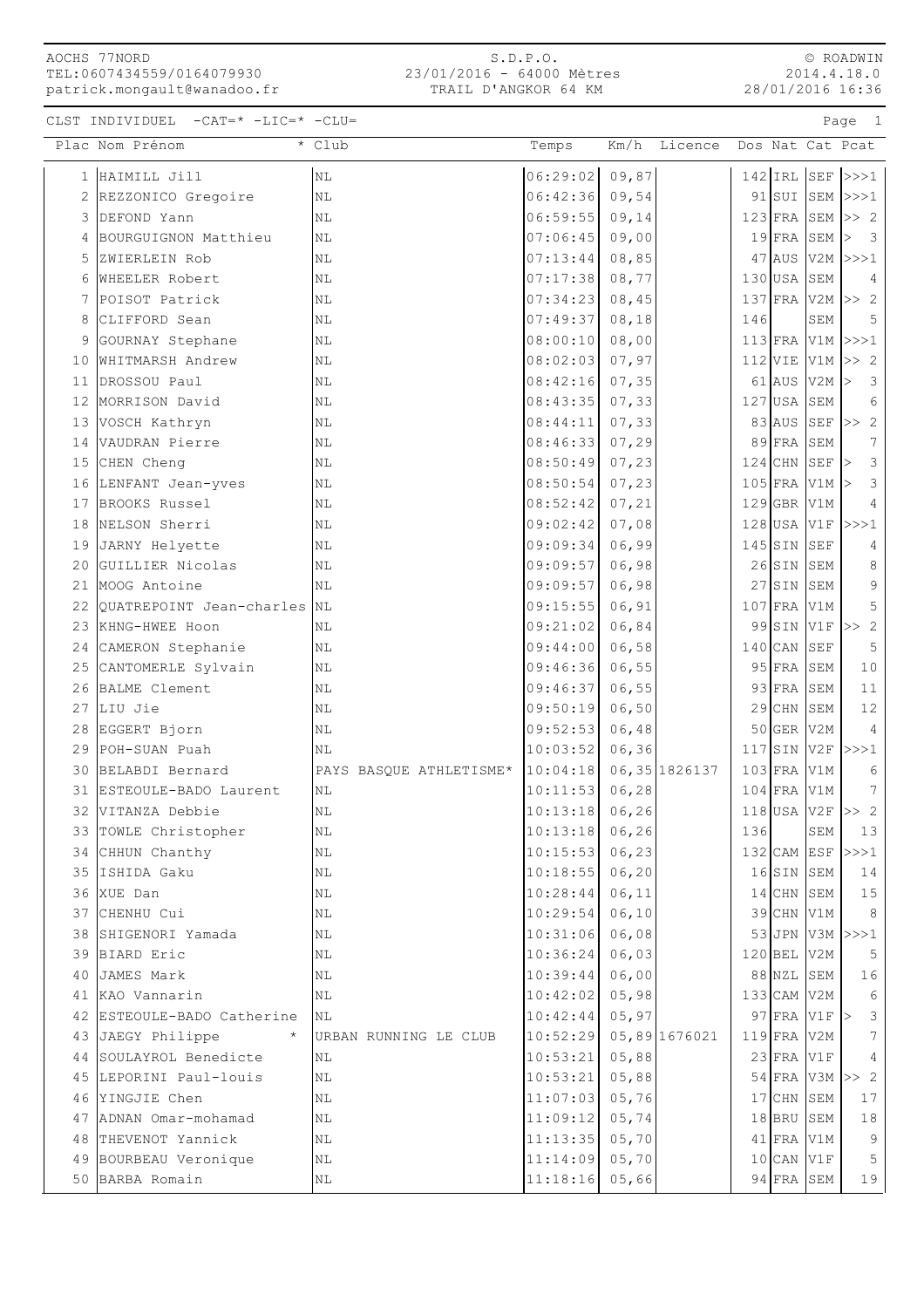S.D.P.O. 23/01/2016 - 64000 Mètres TRAIL D'ANGKOR 64 KM

© ROADWIN 2014.4.18.0 28/01/2016 16:36

CLST INDIVIDUEL -CAT=\* -LIC=\* -CLU= Page 2

|    | Plac Nom Prénom           | * Club                 | Temps    | Km/h   | Licence | Dos Nat Cat Pcat |                   |                      |                 |
|----|---------------------------|------------------------|----------|--------|---------|------------------|-------------------|----------------------|-----------------|
| 51 | AMIRUL-ASNA Mohamed       | N <sub>L</sub>         | 11:18:16 | 05,66  |         |                  | $92$ BRU          | SEM                  | 20              |
|    | 52 WONG Hui               | N <sub>L</sub>         | 11:22:45 | 05,62  |         |                  | $82$ MAS          | SEF                  | $\epsilon$      |
|    | 53 AWANG-MAHMUD-NUR AIN H | NL                     | 11:27:32 | 05,59  |         |                  | $85$ BRU          | SEF                  | $7\phantom{.0}$ |
|    | 54 RENAULT Florian        | NL                     | 11:30:14 | 05,56  |         |                  | $126$ FRA         | SEM                  | 21              |
| 55 | CHUI-LANG Ong             | ΝL                     | 11:34:48 | 05, 53 |         |                  | $98$ $SIN$        | V1F                  | $\epsilon$      |
| 56 | KWEE-FANG Lim             | ΝL                     | 11:34:49 | 05, 53 |         |                  | $115$ SIN         | V2F                  | $\mathcal{E}$   |
| 57 | XU Guanghong              | ΝL                     | 11:35:07 | 05, 52 |         |                  | $56$ CHN          | V1M                  | 10              |
| 58 | FEYEREISEN Estelle        | ΝL                     | 11:42:00 | 05,47  |         |                  | $8$ FRA           | V1F                  | $\overline{7}$  |
|    | 59 LAGMOUCH Sabria        | HEROES                 | 11:42:02 | 05,47  |         |                  | $86$ FRA          | $\operatorname{SEF}$ | 8               |
| 60 | BERRY Richard             | NL                     | 11:42:03 | 05,47  |         |                  | 40 FRA V1M        |                      | 11              |
| 61 | ZHOU Huan                 | NL                     | 11:44:03 | 05, 45 |         |                  | $84$ CHN          | SEF                  | 9               |
| 62 | DONGHAN Li                | NL                     | 11:44:04 | 05, 45 |         |                  | $90$ CHN          | SEM                  | 22              |
| 63 | YAN Muly                  | <b>HEROES</b>          | 11:44:37 | 05, 45 |         |                  | $81$ FRA          | SEF                  | 10              |
| 64 | TAKAHIKO Miyasa           | NL                     | 11:45:57 | 05, 44 |         |                  | $108$ THA         | V1M                  | 12              |
| 65 | JIAN HUA Lu               | ΝL                     | 11:46:11 | 05,44  |         |                  | $139$ CHN         | V2M                  | 8               |
| 66 | SHIN Hee                  | NL                     | 11:46:37 | 05, 43 |         |                  | $111$ PKR V1M     |                      | 13              |
| 67 | BALLAND Brett             | NL                     | 11:46:48 | 05, 43 |         |                  | $122$ USA V3M $>$ |                      | 3               |
| 68 | GLET-CHOUCROUN Michele    | NL                     | 11:55:15 | 05, 37 |         |                  | 138 FRA V1F       |                      | $\,8\,$         |
| 69 | E.BERNARDO Venus          | N <sub>L</sub>         | 11:57:07 | 05, 35 |         | $101$ MAS        |                   | V1F                  | 9               |
| 70 | KOBNGERN Prmpalad         | NL                     | 11:57:31 | 05, 35 |         | 147              |                   | V1F                  | $10$            |
| 71 | AMY Khor                  | NL                     | 12:03:39 | 05, 31 |         |                  | $13$ $SIN$        | V1F                  | 11              |
| 72 | WERDELING Jacqueline      | NL                     | 12:28:17 | 05, 13 |         |                  | $12$ AUS          | V2F                  | $\overline{4}$  |
|    | 73 MENG Azi               | NL                     | 12:28:17 | 05, 13 |         |                  | $63$ CHN          | V1M                  | 14              |
|    | 74 SANTI Frederic         | NL                     | 12:36:15 | 05,08  |         |                  | $22$ FRA          | SEM                  | 23              |
|    | 75 BEN-AMARA Choukri      | NL                     | 12:36:15 | 05,08  |         |                  | $37$ FRA          | V1M                  | 15              |
|    | 76 TATSUYA Konoshita      | $\mathbb{N}\mathbb{L}$ | 12:43:34 | 05,03  |         |                  | $110$ JPN         | V1M                  | 16              |
| 77 | LENNARTZ Marcel           | ΝL                     | 12:57:34 | 04,94  |         | 64               |                   | V1M                  | 17              |
|    | 78 DANNY Alice            | ΝL                     | 13:04:11 | 04,90  |         |                  | 80 MAS            | $\operatorname{SEF}$ | $1\,1$          |
| 79 | PEORO-ROLLY Francis       | ΝL                     | 13:32:04 | 04,73  |         |                  | 5 PHI             | SEM                  | 24              |
| 80 | CALUNSOD Mike             | NL                     | 13:46:35 | 04,65  |         |                  | $32$ FRA          | ${\tt SEM}$          | 25              |
| 81 | PEORO-ROLLY Francis       | NL                     | 13:56:14 | 04,59  |         |                  | $31$ PHI          | SEM                  | 26              |

Total liste = 81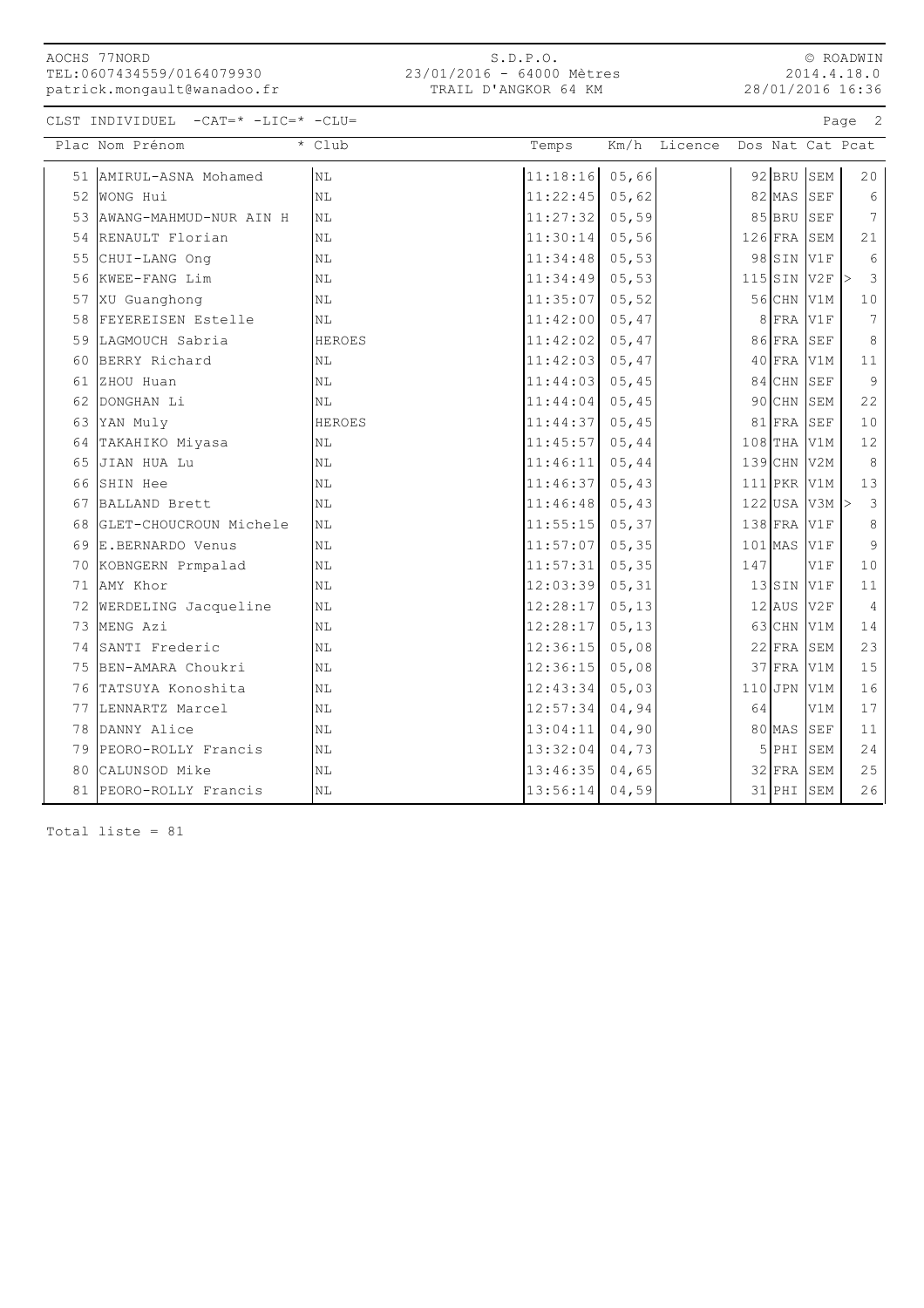S.D.P.O. 23/01/2016 - 64000 Mètres TRAIL D'ANGKOR 64 KM

© ROADWIN 2014.4.18.0 28/01/2016 16:36

## Top Podium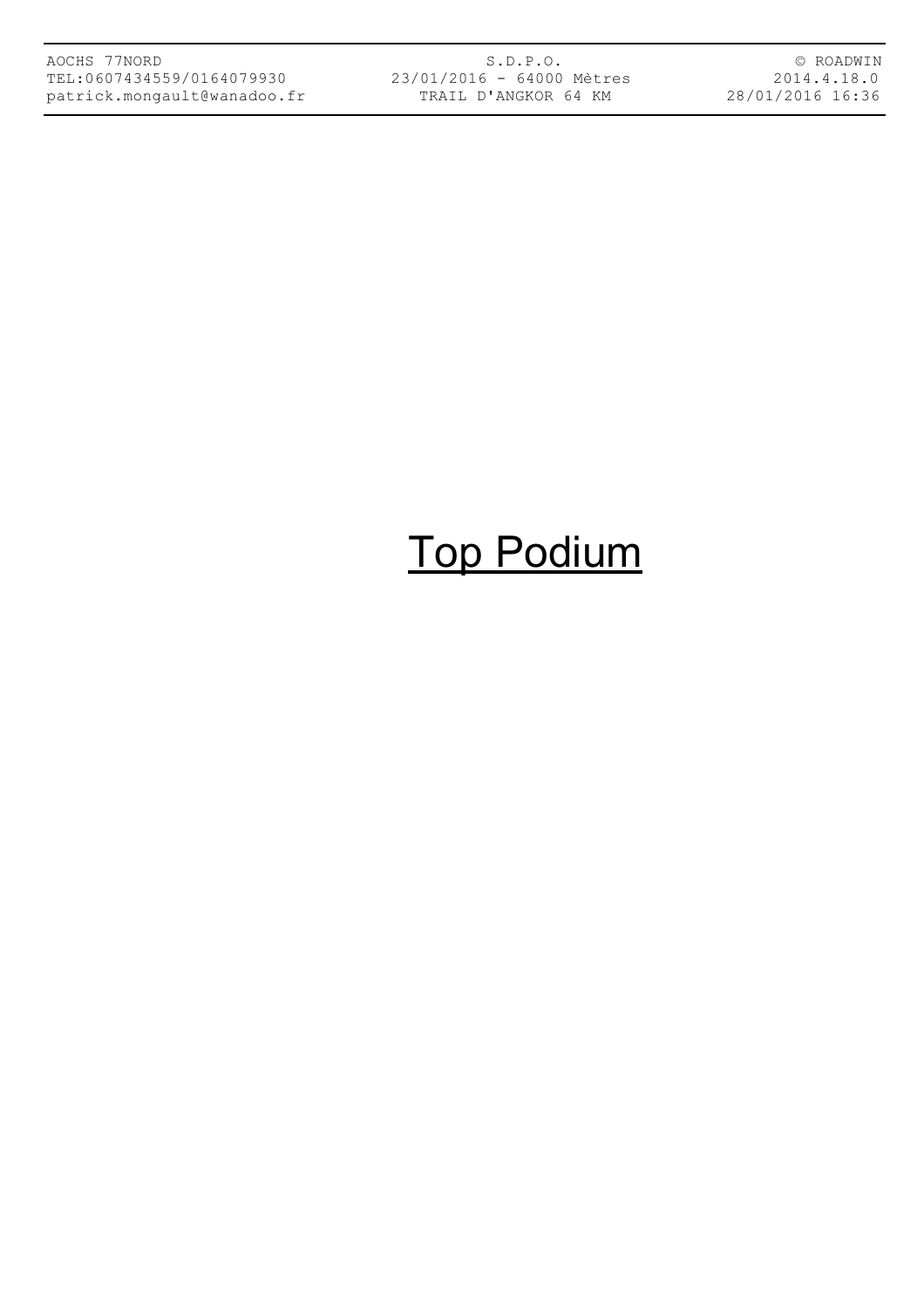| AOCHS 77NORD<br>TEL:0607434559/0164079930<br>patrick.mongault@wanadoo.fr |        | 23/01/2016 - 64000 Mètres<br>TRAIL D'ANGKOR 64 KM | S.D.P.O.         |                               | 28/01/2016 16:36 | © ROADWIN<br>2014.4.18.0 |        |  |
|--------------------------------------------------------------------------|--------|---------------------------------------------------|------------------|-------------------------------|------------------|--------------------------|--------|--|
| TOP PODIUM -CAT=* -LIC=* -CLU=                                           |        |                                                   |                  |                               |                  |                          | Page 1 |  |
| Plac Nom Prénom                                                          | * Club |                                                   | Temps            | Km/h Licence Dos Nat Cat Pcat |                  |                          |        |  |
| <b>ESPOIRS (FEMININ)</b>                                                 |        |                                                   |                  |                               |                  |                          |        |  |
| 34 CHHUN Chanthy                                                         | NL     |                                                   | $10:15:53$ 06,23 |                               |                  | 132 CAM ESF >>>1         |        |  |
| <b>SENIORS (MASCULIN)</b>                                                |        |                                                   |                  |                               |                  |                          |        |  |
| 2 REZZONICO Gregoire                                                     | NL     |                                                   | $06:42:36$ 09,54 |                               |                  | 91 SUI SEM >>>1          |        |  |
| 3 DEFOND Yann                                                            | ΝL     |                                                   | $06:59:55$ 09,14 |                               |                  | 123 FRA SEM >> 2         |        |  |
| 4 BOURGUIGNON Matthieu                                                   | ΝL     |                                                   | $07:06:45$ 09,00 |                               |                  | 19 FRA SEM > 3           |        |  |
| <b>SENIORS (FEMININ)</b>                                                 |        |                                                   |                  |                               |                  |                          |        |  |
| 1 HAIMILL Jill                                                           | NL     |                                                   | $06:29:02$ 09,87 |                               |                  | 142 IRL SEF >>>1         |        |  |
| 13 VOSCH Kathryn                                                         | NL     |                                                   | $08:44:11$ 07,33 |                               |                  | 83 AUS SEF >> 2          |        |  |
| 15 CHEN Cheng                                                            | NL     |                                                   | $08:50:49$ 07,23 |                               |                  | 124 CHN SEF $> 3$        |        |  |
| <b>MASTERS 1 (MASCULIN)</b>                                              |        |                                                   |                  |                               |                  |                          |        |  |
| 9 GOURNAY Stephane                                                       | NL     |                                                   | $08:00:10$ 08,00 |                               |                  | 113 FRA V1M >>>1         |        |  |
| 10 WHITMARSH Andrew                                                      | ΝL     |                                                   | $08:02:03$ 07,97 |                               |                  | 112 VIE V1M >> 2         |        |  |
| 16 LENFANT Jean-yves                                                     | ΝL     |                                                   | $08:50:54$ 07,23 |                               |                  | 105 FRA V1M > 3          |        |  |
| <b>MASTERS 1 (FEMININ)</b>                                               |        |                                                   |                  |                               |                  |                          |        |  |
| 18 NELSON Sherri                                                         | ΝL     |                                                   | $09:02:42$ 07,08 |                               |                  | 128 USA V1F >>>1         |        |  |
| 23 KHNG-HWEE Hoon                                                        | NL     |                                                   | $09:21:02$ 06,84 |                               |                  | 99 SIN V1F >> 2          |        |  |
| 42 ESTEOULE-BADO Catherine                                               | NL     |                                                   | $10:42:44$ 05,97 |                               |                  | 97 FRA V1F > 3           |        |  |
| <b>MASTERS 2 (MASCULIN)</b>                                              |        |                                                   |                  |                               |                  |                          |        |  |
| 5 ZWIERLEIN Rob                                                          | NL     |                                                   | $07:13:44$ 08,85 |                               |                  | 47 AUS V2M >>>1          |        |  |
| 7 POISOT Patrick                                                         | ΝL     |                                                   | $07:34:23$ 08,45 |                               |                  | 137 FRA V2M >> 2         |        |  |
| 11 DROSSOU Paul                                                          | NL     |                                                   | $08:42:16$ 07,35 |                               |                  | $61$ AUS V2M $>$ 3       |        |  |
| <b>MASTERS 2 (FEMININ)</b>                                               |        |                                                   |                  |                               |                  |                          |        |  |
| 29 POH-SUAN Puah                                                         | NL     |                                                   | $10:03:52$ 06,36 |                               |                  | 117 SIN V2F >>>1         |        |  |
| 32 VITANZA Debbie                                                        | ΝL     |                                                   | $10:13:18$ 06,26 |                               |                  | 118 USA V2F >> 2         |        |  |
| 56 KWEE-FANG Lim                                                         | NL     |                                                   | $11:34:49$ 05,53 |                               |                  | 115 SIN V2F > 3          |        |  |
| <b>MASTERS 3 (MASCULIN)</b>                                              |        |                                                   |                  |                               |                  |                          |        |  |
| 38 SHIGENORI Yamada                                                      | ΝL     |                                                   | $10:31:06$ 06,08 |                               |                  | 53 JPN V3M >>>1          |        |  |
| 45 LEPORINI Paul-louis                                                   | ΝL     |                                                   | $10:53:21$ 05,88 |                               |                  | 54 FRA V3M >> 2          |        |  |
| 67 BALLAND Brett                                                         | ΝL     |                                                   | $11:46:48$ 05,43 |                               |                  | 122 USA V3M > 3          |        |  |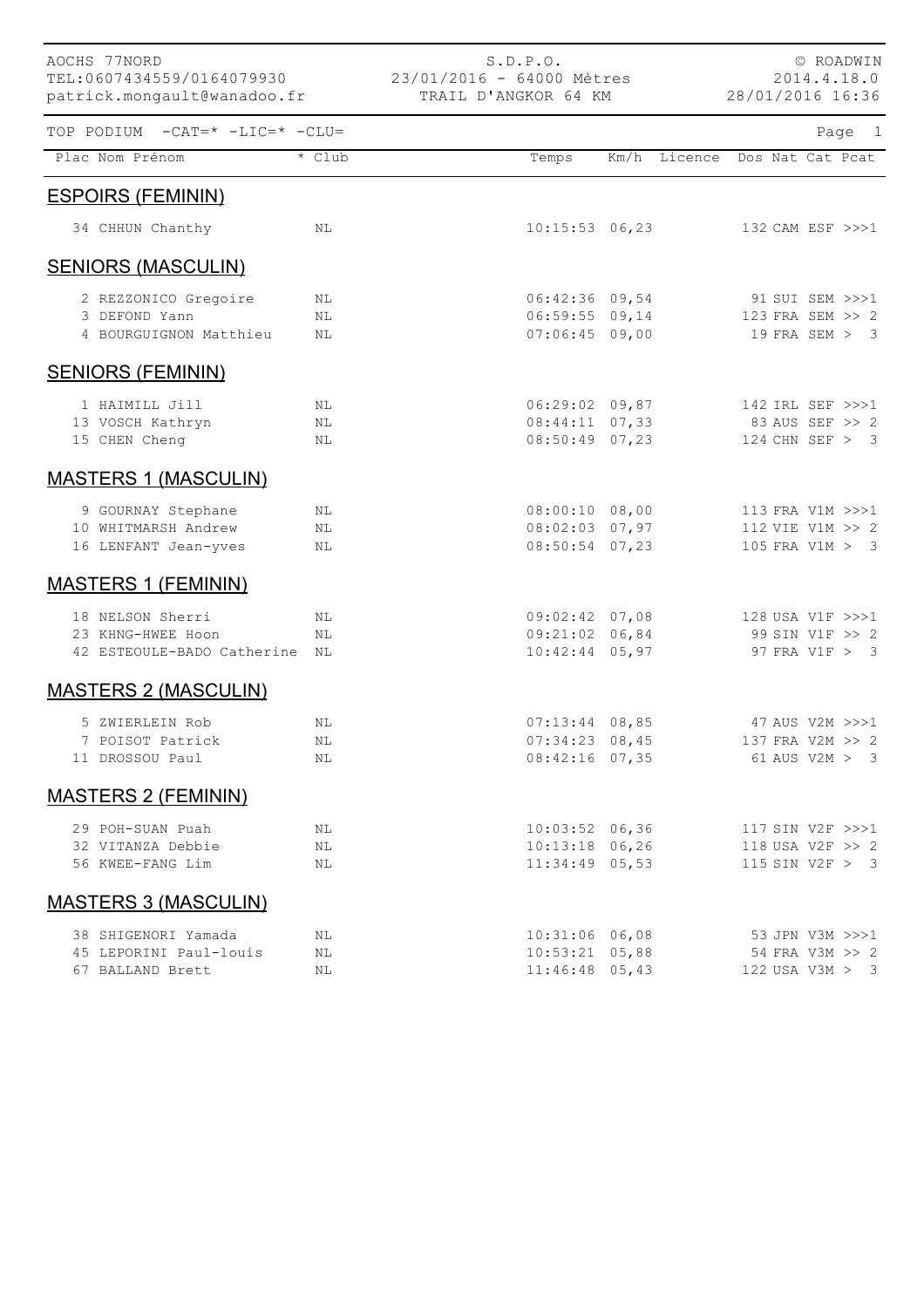#### S.D.P.O. 23/01/2016 - 64000 Mètres TRAIL D'ANGKOR 64 KM

© ROADWIN 2014.4.18.0 28/01/2016 16:36

TOP PODIUM -CAT=F-FEMININ -LIC=\* -CLU= Page 2

|    | Plac Nom Prénom             | * Club         | Temps    | Km/h   | Licence |                  | Dos Nat Cat Pcat        |                         |             |
|----|-----------------------------|----------------|----------|--------|---------|------------------|-------------------------|-------------------------|-------------|
|    | 1 01-HAIMILL Jill           | <b>NL</b>      | 06:29:02 | 09,87  |         |                  | $142$ IRL SEF $\ge$ >>1 |                         |             |
| 13 | 02-VOSCH Kathryn            | N <sub>L</sub> | 08:44:11 | 07,33  |         |                  | $83$ AUS SEF $\gg$ 2    |                         |             |
| 15 | 03-CHEN Cheng               | <b>NL</b>      | 08:50:49 | 07,23  |         |                  | $124$ CHN SEF           | > 3                     |             |
| 18 | 04-NELSON Sherri            | <b>NL</b>      | 09:02:42 | 07,08  |         |                  | 128 USA V1F >>>1        |                         |             |
| 19 | 05-JARNY Helyette           | NL             | 09:09:34 | 06,99  |         | $145$ SIN        | SEF                     |                         | 4           |
| 23 | 106-KHNG-HWEE Hoon          | <b>NL</b>      | 09:21:02 | 06,84  |         | 99 SIN V1F       |                         | >> 2                    |             |
|    | 24   07-CAMERON Stephanie   | N <sub>L</sub> | 09:44:00 | 06,58  |         | $140$ CAN        | SEF                     |                         | 5           |
| 29 | 08-POH-SUAN Puah            | <b>NL</b>      | 10:03:52 | 06, 36 |         |                  | 117 SIN V2F >>>1        |                         |             |
| 32 | 109-VITANZA Debbie          | <b>NL</b>      | 10:13:18 | 06, 26 |         | $118$ USA V2F    |                         | >> 2                    |             |
|    | 34 10-CHHUN Chanthy         | N <sub>L</sub> | 10:15:53 | 06,23  |         |                  | 132 CAM ESF >>>1        |                         |             |
| 42 | 11-ESTEOULE-BADO Catheri NL |                | 10:42:44 | 05, 97 |         | $97$ $FRA$ $V1F$ |                         | $\overline{\mathbf{3}}$ |             |
| 44 | 12-SOULAYROL Benedicte      | <b>NL</b>      | 10:53:21 | 05,88  |         | $23$ FRA         | V1F                     |                         | 4           |
| 49 | 13-BOURBEAU Veronique       | N <sub>L</sub> | 11:14:09 | 05,70  |         | $10$ CAN         | V1F                     |                         | 5           |
| 52 | 14-WONG Hui                 | N <sub>L</sub> | 11:22:45 | 05,62  |         | 82 MAS           | <b>SEF</b>              |                         | 6           |
| 53 | 15-AWANG-MAHMUD-NUR AIN     | <b>NL</b>      | 11:27:32 | 05,59  |         | 85 BRU           | SEF                     |                         | $7^{\circ}$ |

Total liste = 15

TOP PODIUM -CAT=M-MASCULIN -LIC=\* -CLU= Page 2

Plac Nom Prénom \* Club \* Club Temps Km/h Licence Dos Nat Cat Pcat 2 | 01-REZZONICO Gregoire | NL  $|06:42:36|09,54|$  | 91 | SUI SEM | >>>1 3 02-DEFOND Yann NL NL 06:59:55 09,14 123 FRA SEM >> 2 4 03-BOURGUIGNON Matthieu NL 67:06:45 09,00 19 FRA SEM > 3 5 04-ZWIERLEIN Rob NL 07:13:44 08,85 47 AUS V2M >>>1 6 05-WHEELER Robert NL 130 USA SEM 4 7 06-POISOT Patrick NL 07:34:23 08,45 137 FRA V2M >> 2 8 07-CLIFFORD Sean NL 2013 146 SEM 5 9 08-GOURNAY Stephane NL 108:00:10 08,00 113 FRA V1M >>>1 10 09-WHITMARSH Andrew NL 108:02:03 07,97 112 VIE V1M >> 2 11 10-DROSSOU Paul NL NL 61 AUSTRO 108:42:16 07,35 61 AUS V2M > 3 12 11-MORRISON David NL NL 08:43:35 07,33 127 USA SEM 6 14 12-VAUDRAN Pierre NL NL 89 FRA SEM 7 16 13-LENFANT Jean-yves NL 08:50:54 07,23 105 FRA V1M > 3 17 14-BROOKS Russel NL NL 08:52:42 07,21 129 GBR V1M 4 20 15-GUILLIER Nicolas NL 09:09:57 06,98 26 SIN SEM 8

Total liste = 15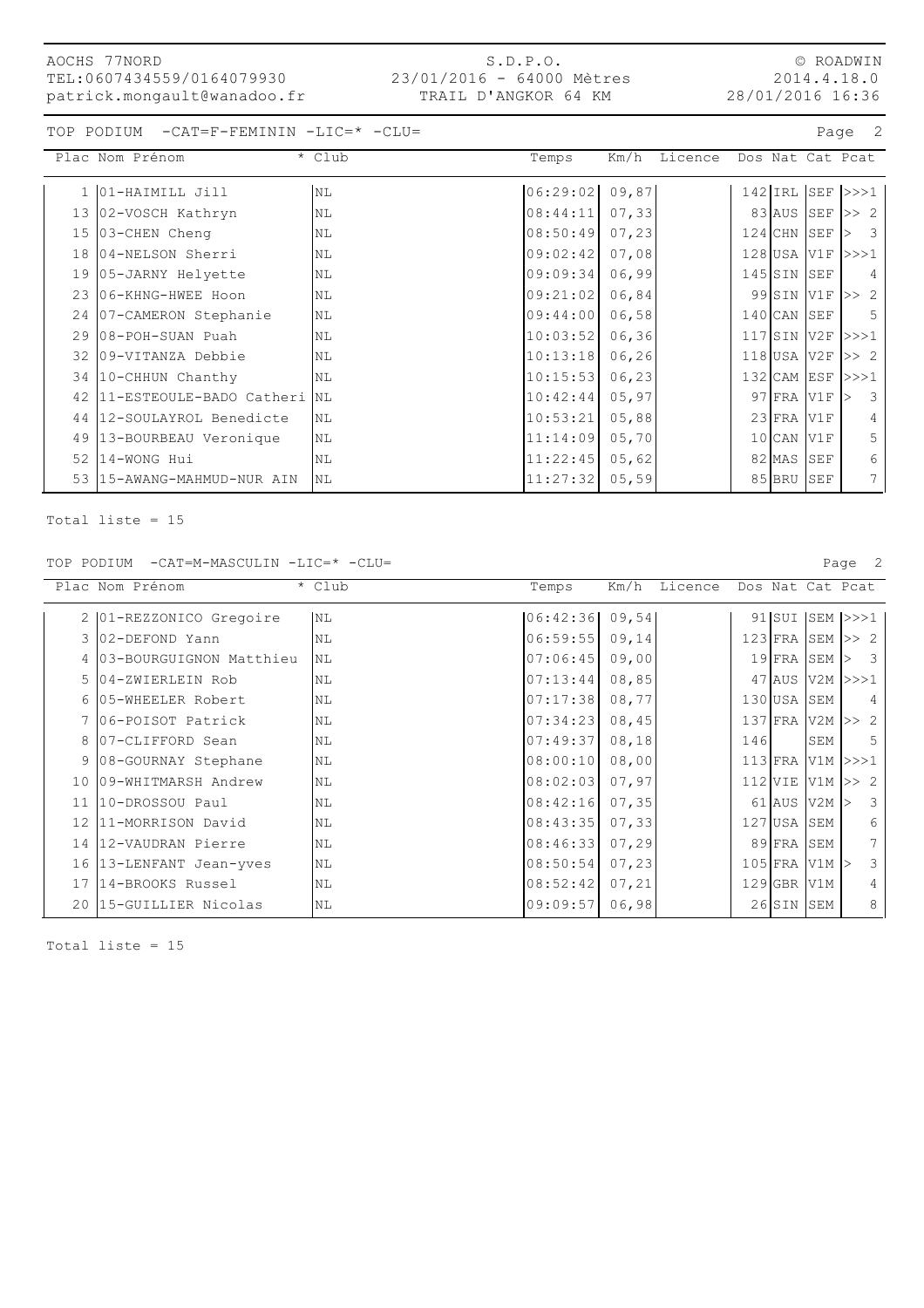S.D.P.O. 23/01/2016 - 64000 Mètres TRAIL D'ANGKOR 64 KM

© ROADWIN 2014.4.18.0 28/01/2016 16:36

# **Statistiques**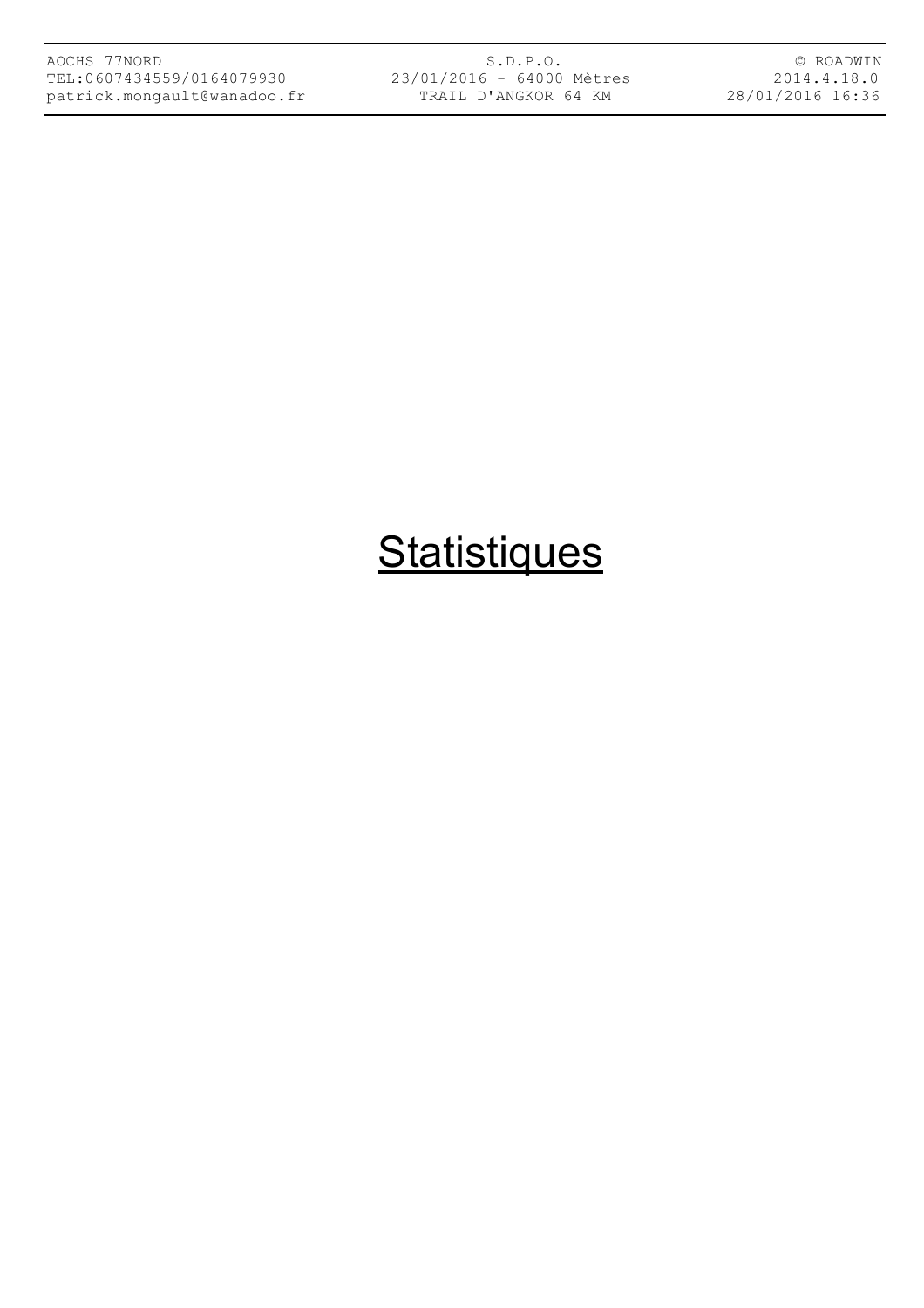S.D.P.O. 23/01/2016 - 64000 Mètres TRAIL D'ANGKOR 64 KM

© ROADWIN 2014.4.18.0 28/01/2016 16:36

STATISTIQUES -CAT=\* -LIC=\* -CLU= Page 1

| Analyse par Clubs              | Club                    | Nbre | &  |
|--------------------------------|-------------------------|------|----|
|                                |                         |      |    |
| - Principaux Clubs             | NL                      | 77   | 95 |
|                                |                         |      |    |
|                                | HEROES                  |      | 02 |
|                                | URBAN RUNNING LE CLUB   |      | 01 |
|                                | PAYS BASQUE ATHLETISME* |      | 01 |
|                                |                         |      |    |
| - Origine/Département Inconnue |                         | 79   | 98 |
|                                | 64                      |      | 01 |
|                                | 75                      |      | 01 |
|                                |                         |      |    |